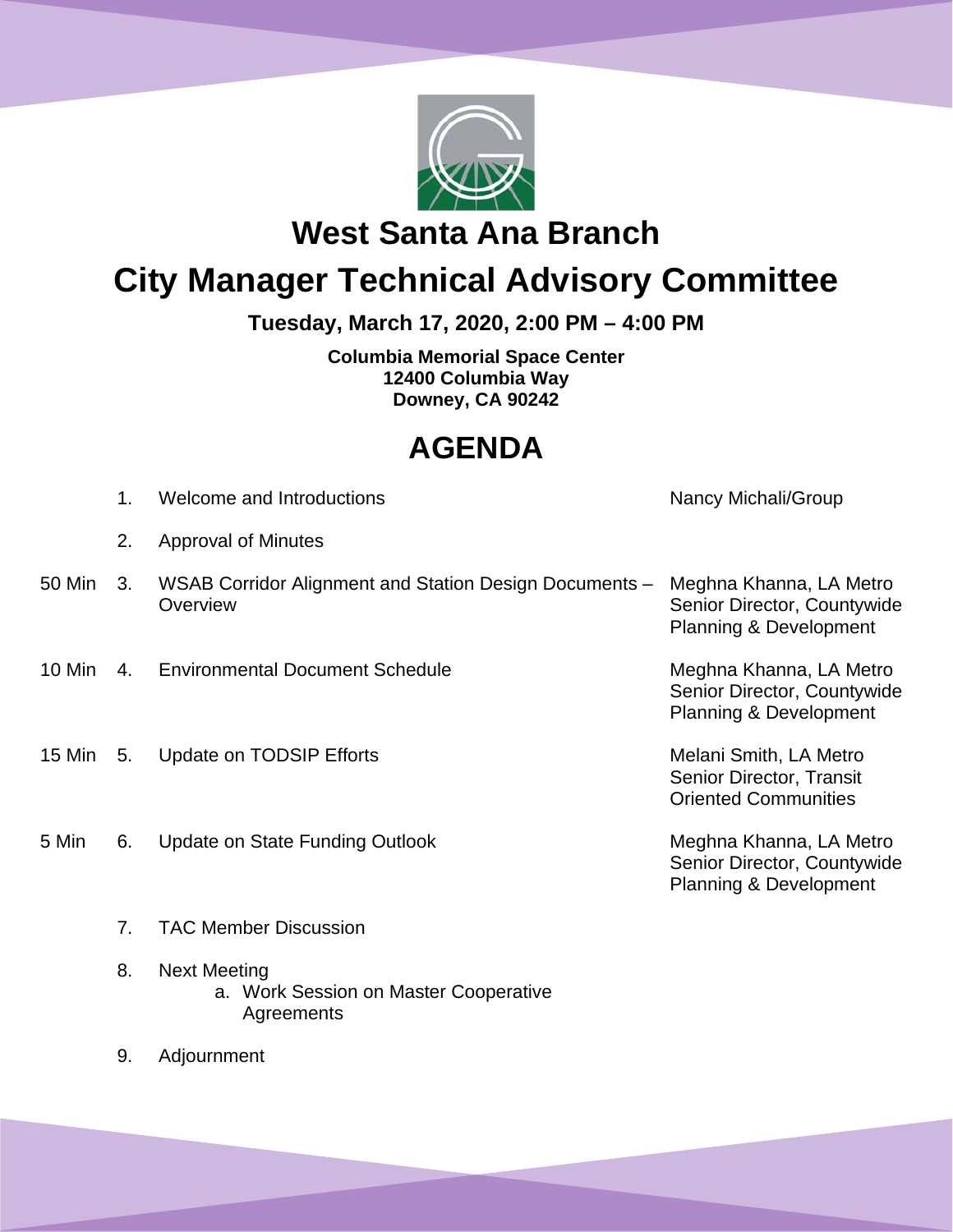#### **MINUTES OF THE MEETING OF THE GATEWAY CITIES COUNCIL OF GOVERNMENTS West Santa Ana Branch Technical Advisory Committee 16401 Paramount Blvd. Paramount, California February 18, 2020**

PRESENT: Chair, John Moreno, City of Paramount Vice-Chair, Gilbert Livas, City of Downey William Rawlings, City of Artesia Sabrina Chan, City of Cerritos Raul Alvarez, City of Huntington Park Elaine Kunitake, Los Angeles County Jennifer Vasquez, City of Maywood

#### ABSENT:

Paul Phillips, City of Bell Michael O'Kelly, City of Bell Gardens Jeff Stewart, City of Bellflower Michael Flad, City of South Gate Carlos Fandino, City of Vernon Santor Nishizaki, City of Cudahy

ALSO PRESENT: Cesar Roldan, Sergio Infanzon – City of Huntington Park , Allyn Rifkin-Eco Rapid Transit JPA, Fanny Pan, Ivan Gonzalez, Shawn Atlow, Adam Stevenson – Metro, Anna Hermelin - Ashurst consultants, Sabrina Chan – City of Cerritos, Sharon Weisman – Transportation Deputy, MTA Director, Mayor Robert Garcia, Michael Ervin, Transportation Deputy – Supervisor Janice Hahn, 4th District, Karen Heit – Gateway Cities COG staff.

Committee Chair, Paramount City Manager John Moreno called the meeting to order at 2:10 pm. The meeting began without a quorum.

Roll-call was taken by self-introduction. Agenda items were reordered to accommodate the expected late arrival of MTA Project Manager Meghna Khanna.

#### **Local Cities 3% Requirement**

Chair Moreno introduced Adam Stevenson – Senior Director, Grants Management to discuss the 3% local contribution requirement. Stevenson began with the Measure R background where the 3% local contribution was not as enforceable. He indicated the recent Measure M Expenditure Plan details the 3% contribution as an integral part of the plan. He gave an example as to how the 3% is calculated and when it is calculated; during the 30% design stage. The allocation of the 3% requirement is a function of a city's acreage within ½ mile of proposed stations as well as the mileage of the proposed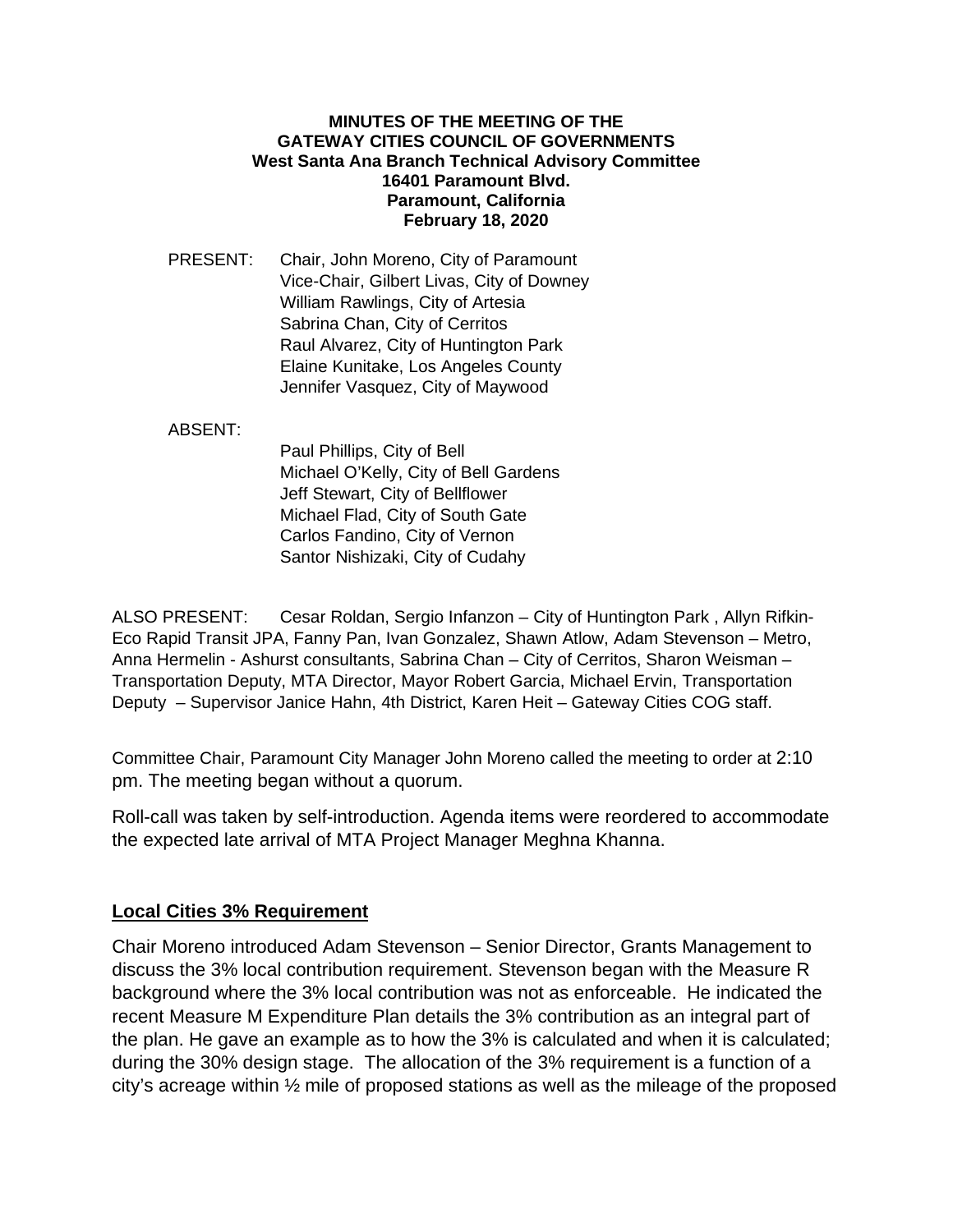line affecting a city. He stated that the 3% estimates are likely to be higher when the project reaches the 30% mark in 2023.

A key milestone will the selection of a Public Private Partner (3P) for the project. The 3P RFIQ is anticipated to be released in 2021 and when the project will be at 15% design. The actual 3P contract, scheduled for 2023, will require the advancement of the design to the 30% level. Construction may start in 2023. Credit can be given for costs incurred now ahead of the 30% design. He reviewed the different methodologies for determining the 3% from center track line to the half-mile radius to First/Last Mile (FL/M) one-fourth mile. Michael Ervin asked if a city's border is more than half-mile mile outside the station area then there is no 3% contribution required; this was affirmed to be the case.

He then went on to discuss funding options. He discussed the eligibility of cities using Local Return Funds and Subregional Equity Funds. He also discussed the use of in-kind contributions such as waiving permits and fees, and real estate. Elaine Kunitake from Los Angeles County asked about First/Last Mile ( FL/M ) projects and how they integrate into the plan. Stevenson explained the difference between FL/M improvements and betterments. Betterments are specifically not counted as part of the project. FL/M projects are an integral part of the project design and count as part of the project cost; this is the distinction. FL/M projects must be in effect and developed by the 30% design phase. The FL/M project must be included in the 30% design. Moreno brought up the example of the City of Paramount's FL/M bikeway project that will run through the project area and when will it start. According to the Metro planners the WSAB FL/M plan hasn't started but there should be some initial conversation on its elements with the cities.

Elaine Kunitake from LA County asked about the cost of segments. Right now the entire project is being considered to assess the 3%. Karen Heit, Gateway COG staff mentioned the Inglewood 3 % assessment and how the city negotiated away the inclusion of the more expensive Los Angeles subway sections that provided no benefit to Inglewood thereby reducing the basis for the assessment. A question was asked about how the percentages will be calculated to individual cities. MTA staff will return in August to have more discussion on applicability of cost.

# **Master Cooperative Agreements**

Anna Hermelin with Ashurst Consultants stepped in for Meghna Khanna regarding the topic of Master Cooperative Agreements (MCA).

Hermelin began by reviewing the overall project timeline objective which is to deliver the operating line in time for the 2028 Olympics. She then went on to review and discuss the elements of the MCA document that defines the roles and responsibility of each city and MTA during the final design, planning and construction of the line as well as the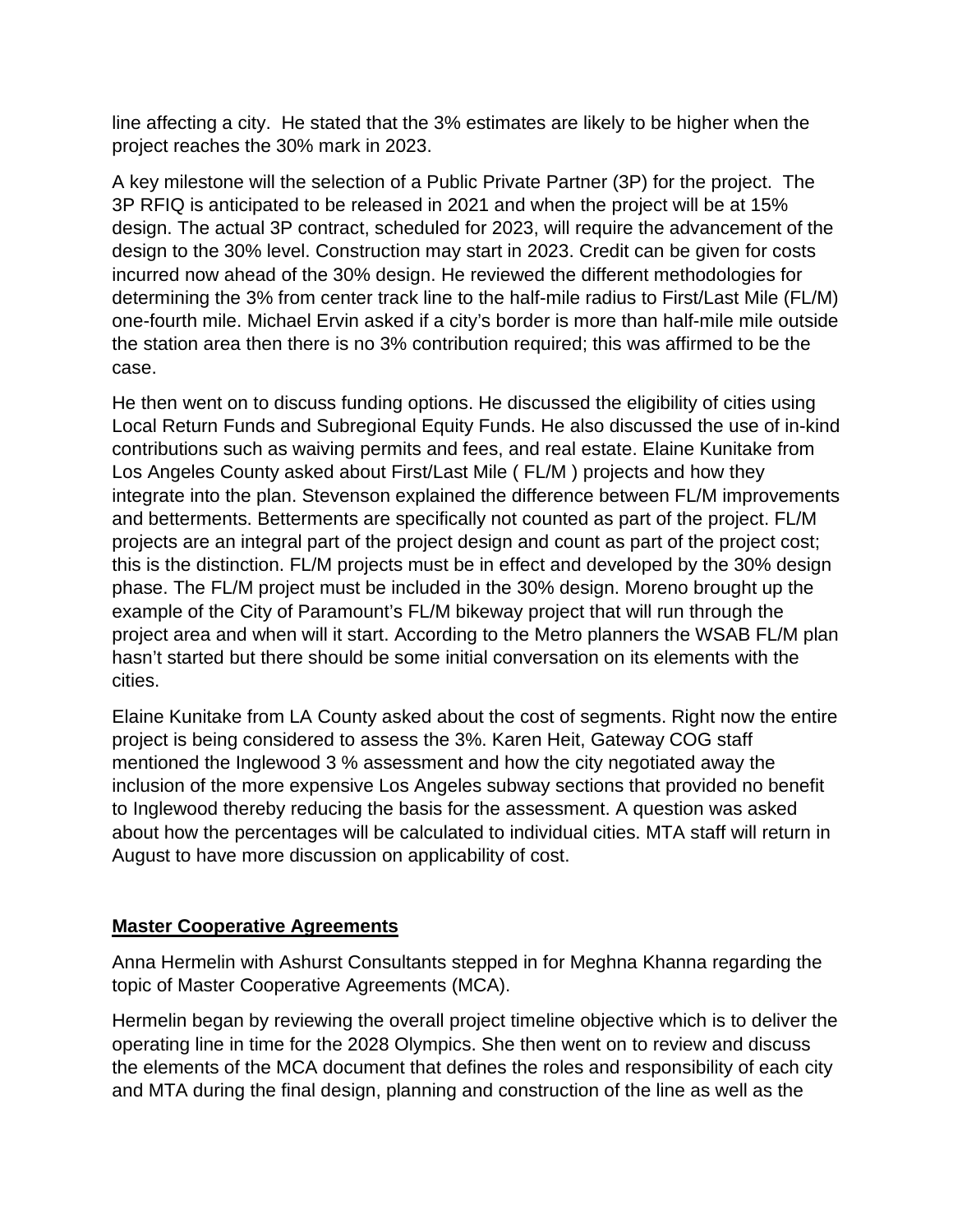reimbursement for costs accrued by the cities. MTA will do some preliminary utility work on its own and the 3P design/builder will come in a little later. Chair Moreno asked about when the "design freeze" occurs. The 3P design/builder determines the scope of the project and sets the baseline for development.

She reviewed elements of the design phase including traffic management, construction rearrangements, maintenance and final maintenance. She reviewed constraints and risk elements such the Union Pacific Railroad right-of-way negotiations, California Public Utility Commission grade crossing approvals, real estate acquisitions, hazard materials remediation and timing. Traffic management, permanent and temporary street closures are also negotiated through the MCA.

Hermelin reviewed the time line with the Locally Preferred Alternative selection process continuing through 2021 and achieving Advanced Civil Engineering to 15% design. The timing for the Record of Decision is in 2022. MTA expects the MCAs to be signed in 2021. She went over a chart that outlined roles and responsibilities for all three parties under the 3P process. 3P developer generally performs the majority of the responsibilities under an MCA.

She reviewed a very tight MCA schedule for negotiating and approving MCAs with comments due by April 20 and Metro Board approval by 7/25/20; executing the MCAs by 8/3/20. Chair Moreno – expressed concern about the very, very, tight schedule and trying to get the MCA through the city approval process and the city attorney's office. MTA doesn't think they will need to change the MCA after the 3P franchisee is selected. There might be changes to project design but they should not change the MCA. Moreno asked about the relationship between the MTA and the 3P developer. The developer will act as a subcontractor. The 3P developer will be viewed as the contractor for the project. Gilbert Livas asked how will suggested changes be managed though the different cities and how will consistency be assured? The response was there will be a procedure for changes within the MCA, but Livas was asking about managing different requirements for the MCA. Moreno asked if there is a hold-out what happens as there might be a city that holds out. Heit asked, as an example, if the City of Beverly Hills ever signed an MCA for the Purple Line Subway Phase 2 and how that project was proceeding without an MCA. The WSAB cities don't want the project to be held up by lack of an MCA with any city.

The April WSAB TAC meeting will include a session on the MCA. Moreno asked about trying to schedule a conference call for the city attorneys. Hermelin asked about what information would be required ahead of time. Moreno asked about the relationship between the developer and MTA who is the responsible party. Sergio Infanzon, community Development Director – City of Huntington Park asked about the relationship between the maintenance, traffic and the actual design, How can cities put a cost on something that is undefined, he expressed the need for a baseline. The response was scope elements of the LPA help will help determine the cost of the alignment. The MCA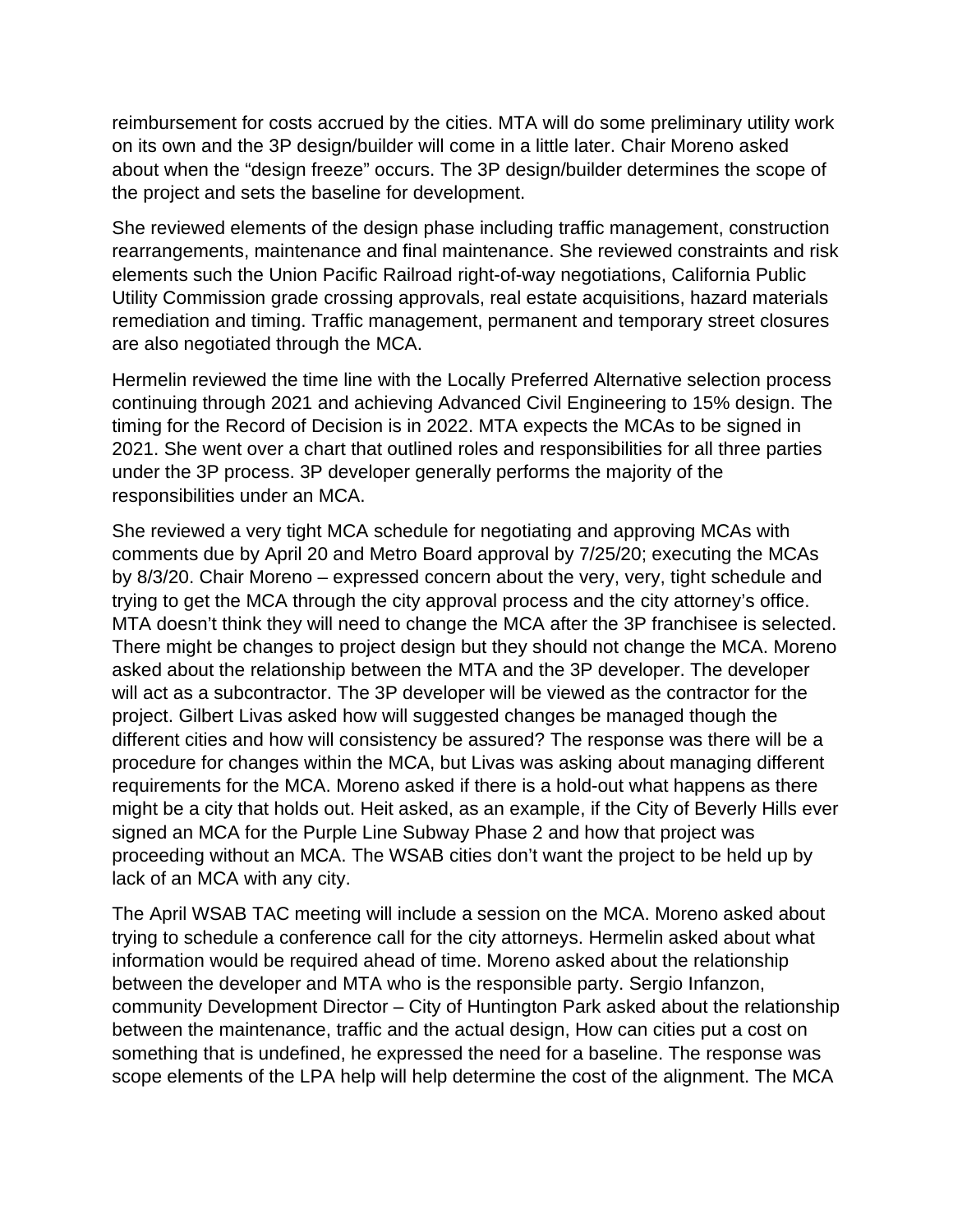will specify costs for reviewing documents and contain funds for plan review for the cities.

# **Other discussion items**

A report on the last WSAB TAC as provided to the Eco-Rapid Transit JPA was included as information for Committee.

A 3P update reviewed the RFP/RFPQ elements. The development of the performance contract is underway.

Union Pacific Railroad (UP) negotiations will begin when the negotiation agreement is executed. The WSAB Line and UP potential have 10 miles of shared corridor. UP is talking ground rules for the negotiation, the process has just started. Metro staff is estimating any potential agreement is a year away.

There was further discussion of economic development.

The next meeting will be held in Columbia Memorial Space Center, 12400 Columbia Way, Downey CA 90242, on March in Downey on Tuesday, March 17, from 2pm – 4pm.

The meeting adjourned at 3:45 pm.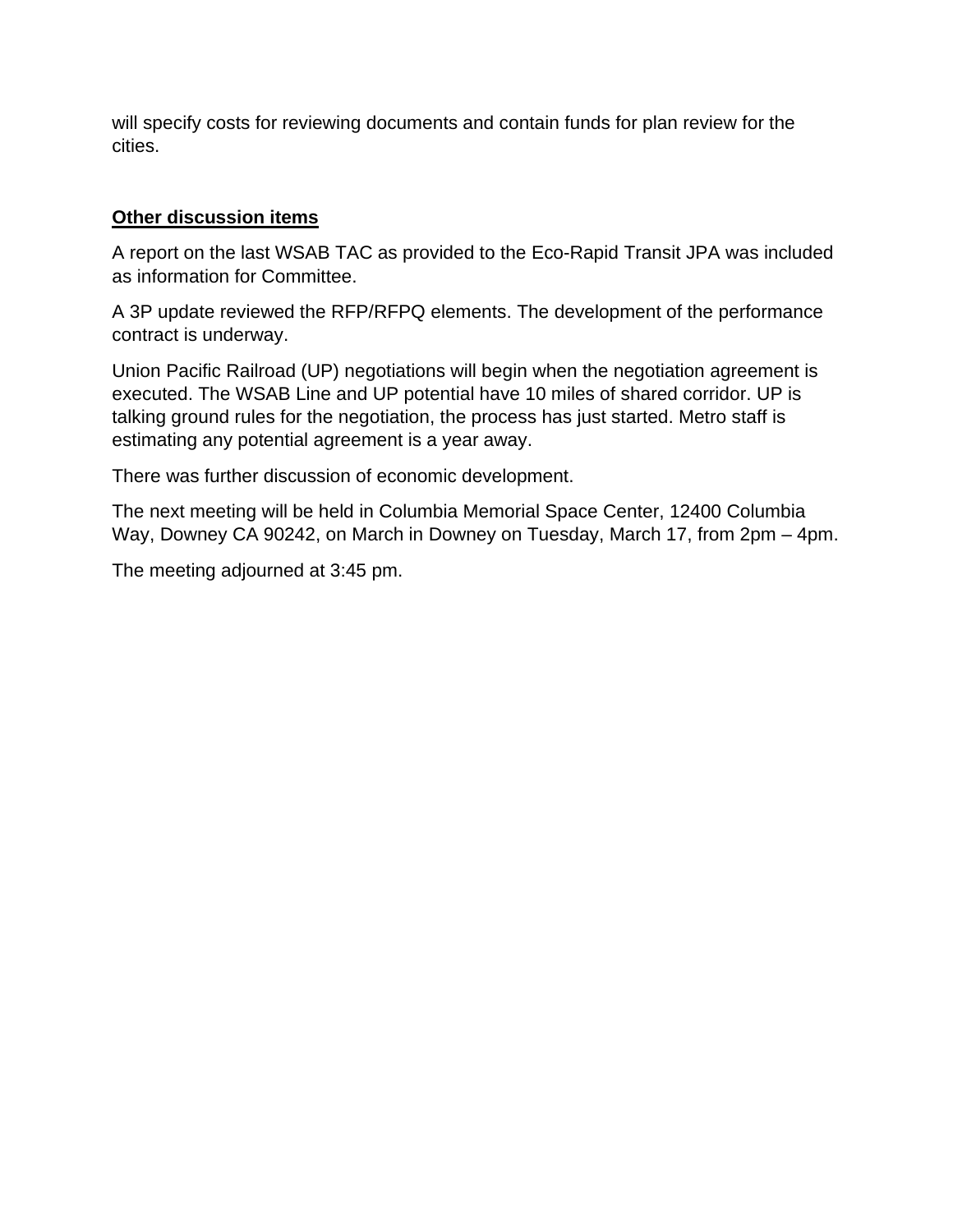

# **7. TAC Member Discussion**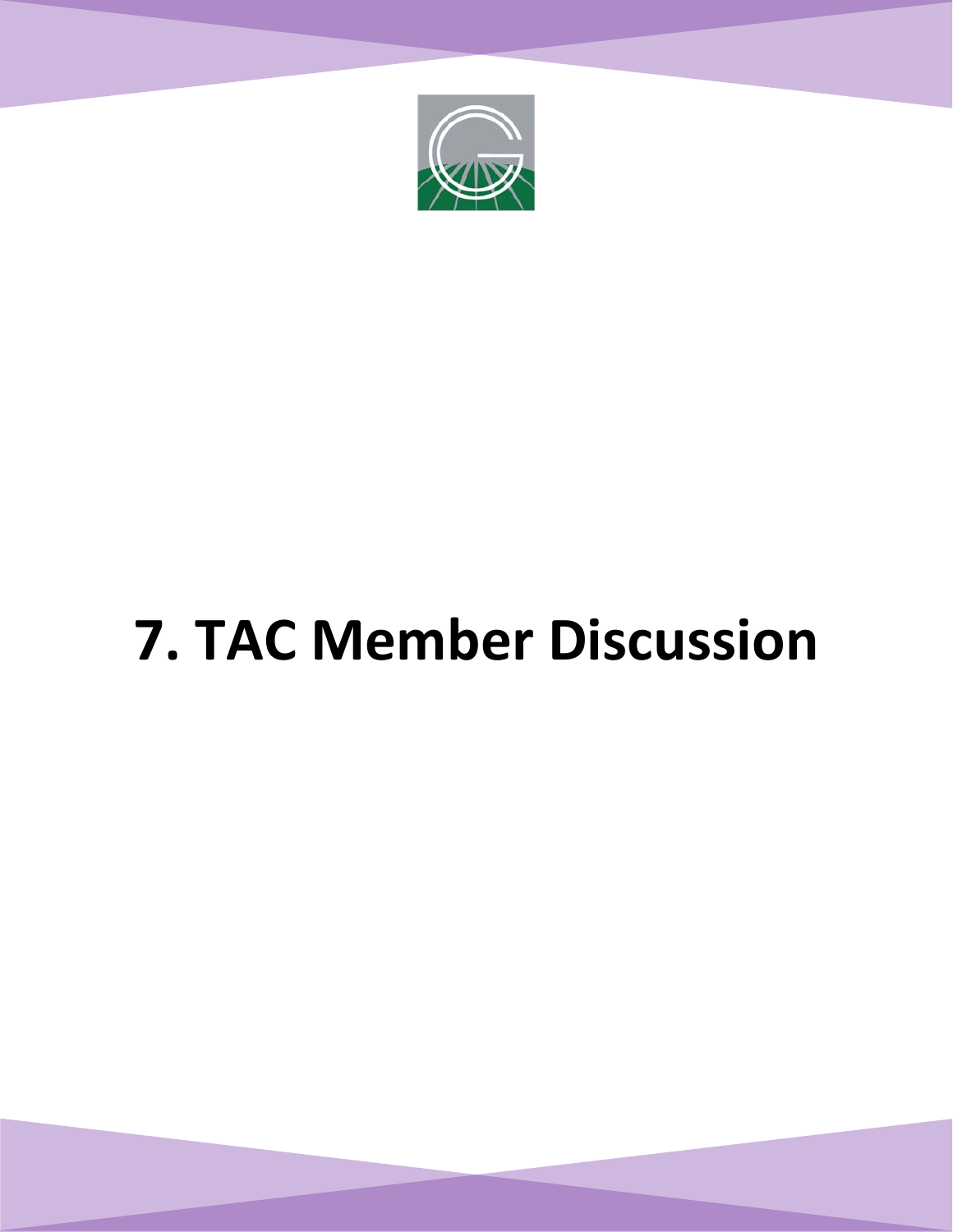Metro

**Los Angeles County Metropolitan Transportation Authority**  One Gateway Plaza Los Angeles, CA 90012-2952

213.922.2ooo Tel metro. net

# **PLANNING AND PROGRAMMING COMMITTEE OCTOBER 16,2013**

# **SUBJECT: SUPPLEMENTAL MODIFICATIONS TO TRANSIT PROJECTS POLICY**

# **ACTION: ADOPT POLICY**

# **RECOMMENDATION**

Adopt the policy contained in Attachment A which provides direction for considering requests from local jurisdictions, third parties, and other stakeholders for supplemental modifications to transit corridor projects at various stages in the project development process.

#### **ISSUE**

Supplemental Modifications to transit corridor projects such as betterments or enhancements to the project scope are often requested by cities, other agencies, and outside parties - sometimes after the project definition is approved and the environmental review is certified by the Board, after the project has received a Record of Decision (ROD) from the Federal Transit Administration (FTA), or after the design is frozen at the release of advanced design and construction procurement documents.

For our two most recent projects, the Crenshaw/LAX and Regional Connector, we have received such requests. This will become more prevalent as we continue to deliver the Measure R Transit projects.

A policy is needed to clearly outline the formal process Metro will follow upon receipt of any request, including the process for evaluating the Supplemental Modification, agreement on the scope, cost allocation and Board approval. This will ensure that all parties receive the same consideration. The Policy is designed to be consistent with all existing processes (such as environmental review), policies (such as the Grade Crossing Safety Policy and Uniform Cost Management Process and Policy), and agreements (such as Master Cooperative Agreements with local cities and utilities), which contain requirements related to Betterments. Board approval of the Policy is being requested.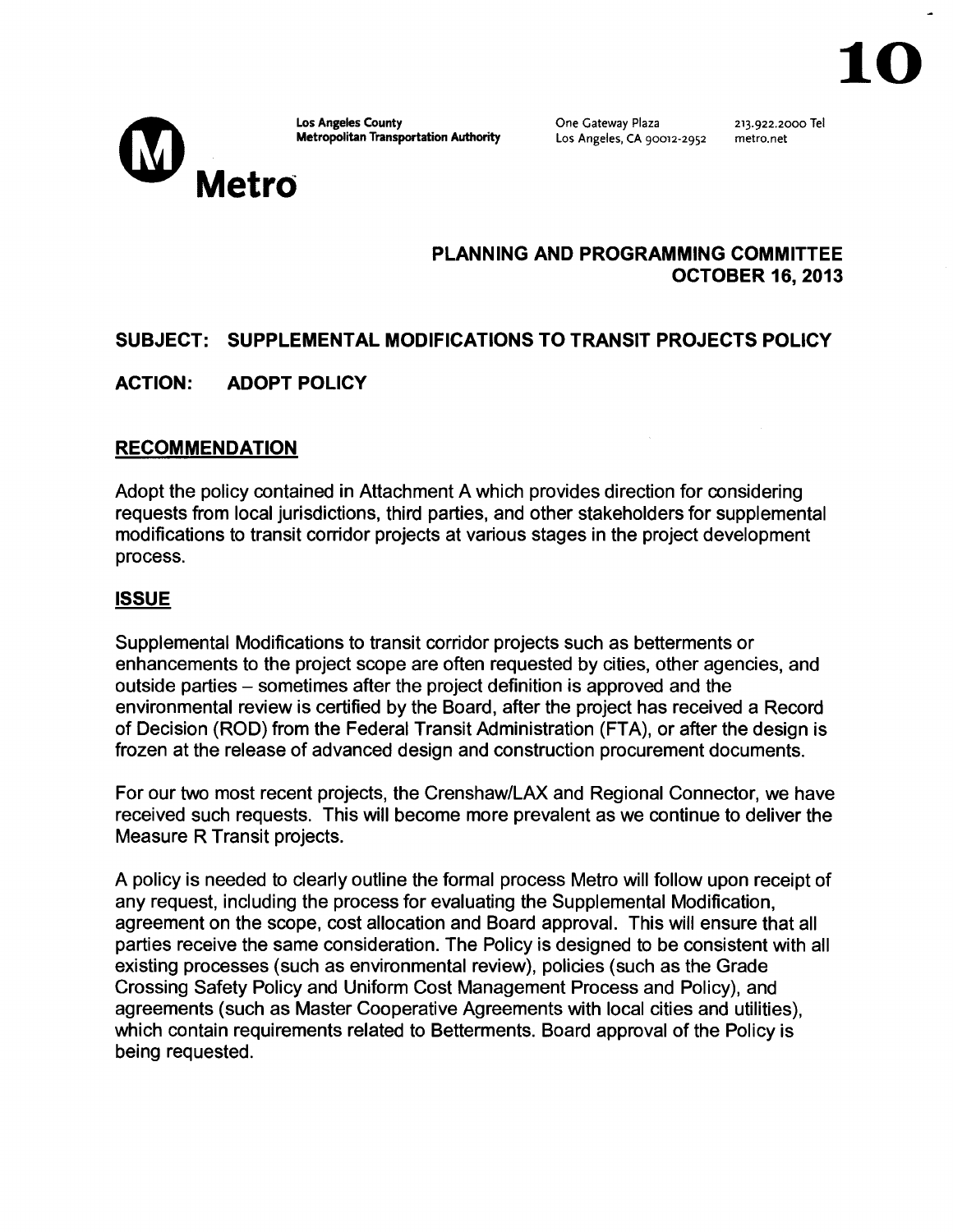### **DISCUSSION**

Metro currently addresses "Betterments" in its Master Cooperative Agreements. As we move through the delivery of the Measure R Transit Corridors, we are receiving requests to make design modifications or enhancements to the approved project definition. These requests which may be much larger in scope than utility infrastructure are being made after the design has been frozen and procurements released and/or awarded to contractors. They could result in contract modifications which may require Board approval and increased cost and risk to project delivery and potentially to federal funding and loans.

#### **DETERMINATION OF SAFETY IMPACT**

The adoption of this policy will have no impact on the safety of our customers and employees.

#### **FINANCIAL IMPACT**

There is no impact to the FY14 budget. This policy captures and clarifies past Board policy, practices, and agreements. It clarifies roles and responsibilities as well financial responsibility for supplemental modifications to the scope of a project requested by other entities.

#### Impact to Bus and Rail Operating and Capital Budget

There is no impact to the bus and rail operating and capital budget.

#### **ALTERNATIVES CONSIDERED**

The Board could choose not to adopt the Policy. This is not recommended. As we develop and implement the Measure R Transit Corridor projects, requests for changes to the approved Project Definition will continue to be received. A consistent framework for addressing these requests is needed for uniformity and to avoid last-minute requests that cannot be considered. Further, a policy as to who is financially responsible for the changes also needs to be adopted to ensure clarity.

#### **NEXT STEPS**

Upon Board approval, we will continue applying all existing policies, processes, and procedures within this adopted framework. We will also share this policy with cities, entities, and stakeholders affected by all Measure R Transit Corridor projects in the planning and design phase to provide clarity as to how supplemental modifications are to be considered.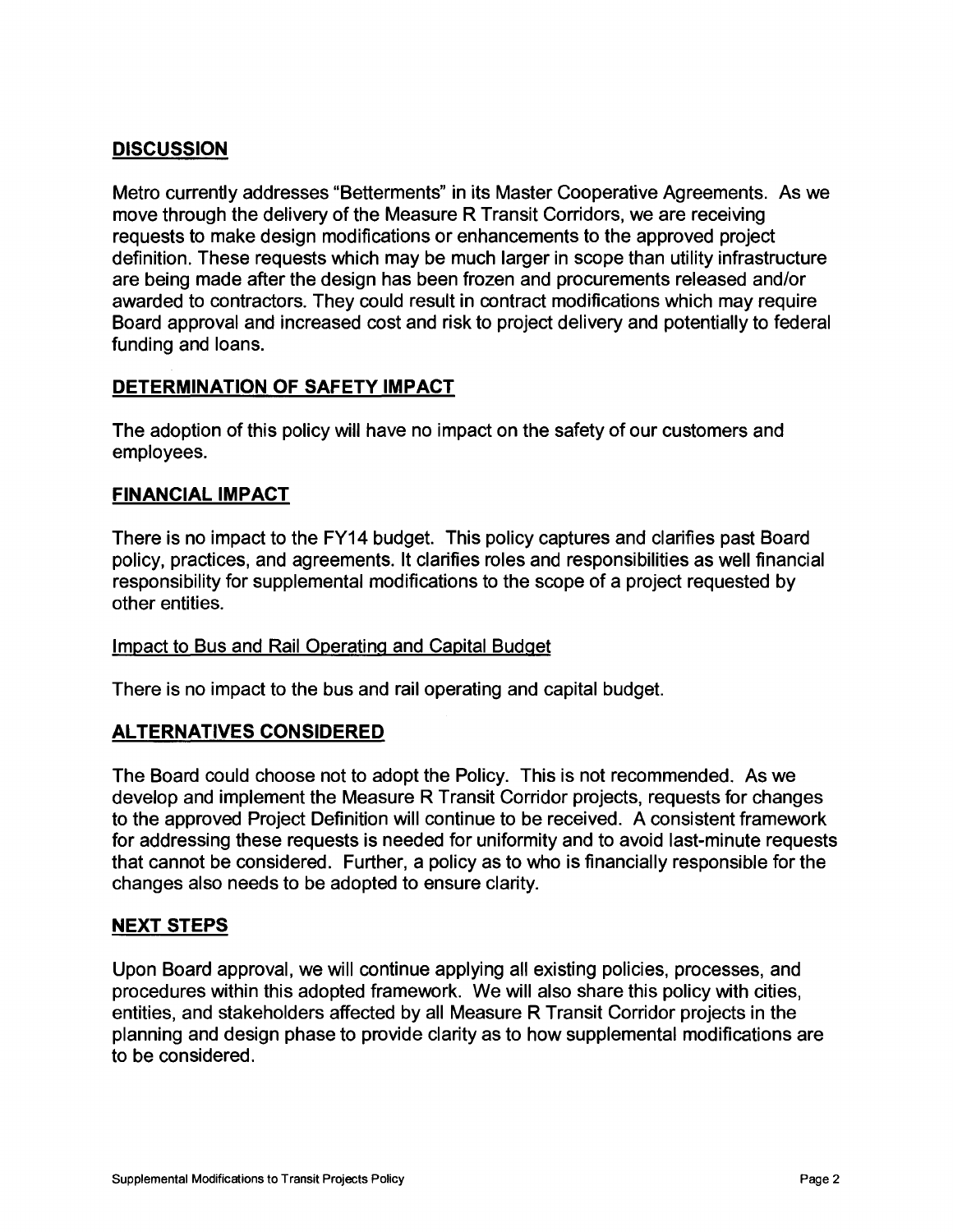# **ATTACHMENT**

- A. Supplemental Modifications to Transit Projects Policy
- Prepared by: Roderick Diaz, Director, Systemwide Planning (213) 922-3018 Renee Berlin, Executive Officer, Transit Corridors/Systemwide Planning (213) 922-3035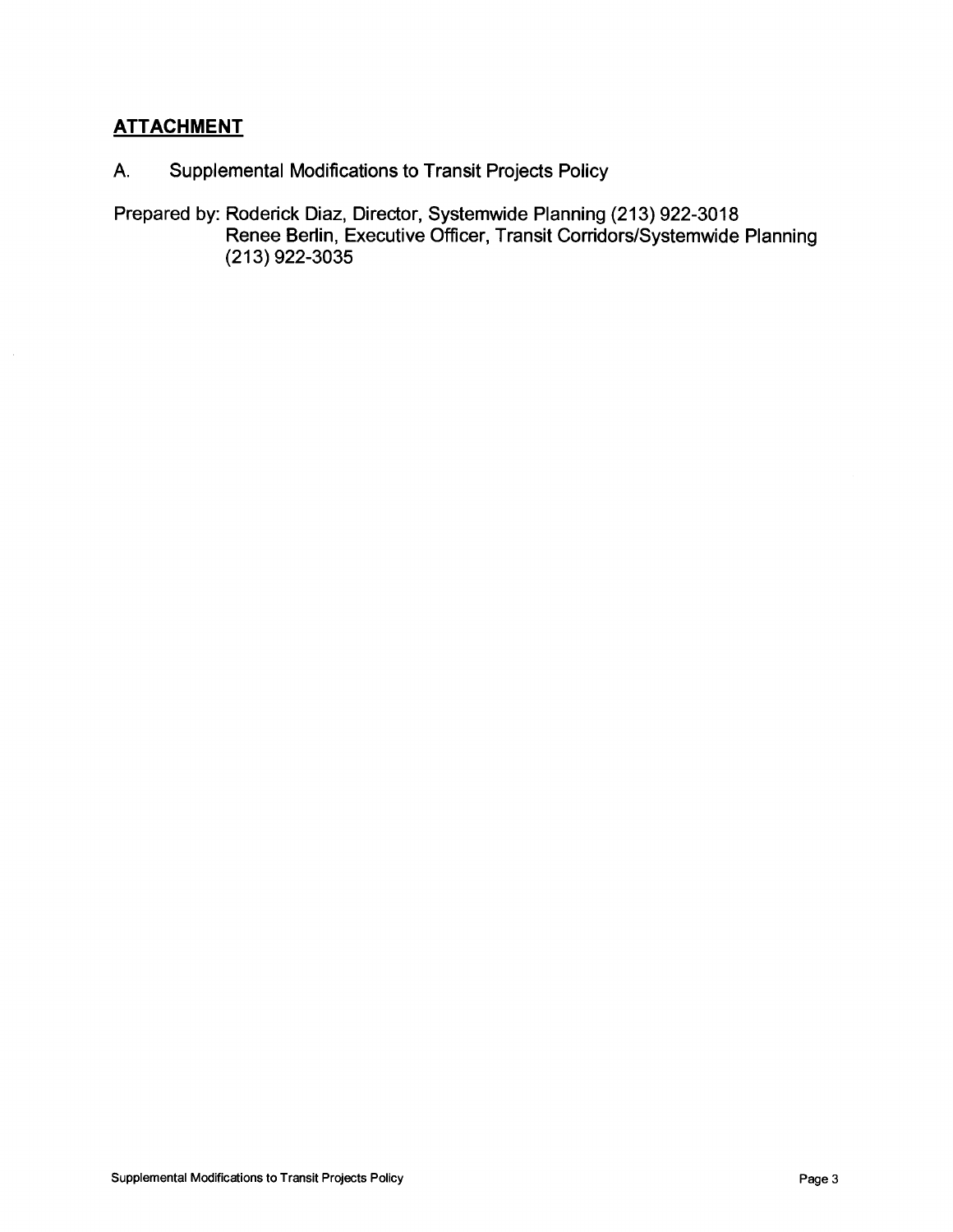$\mathbb{M}^\times$ 

K.N. Murthy Executive Director, Transit Project **Delivery** 

MATHIA MUJOHNY

Martha Welborne, FAIA Executive Director, Countywide Planning

Arthur T. Leah

vpl

Chief Executive Officer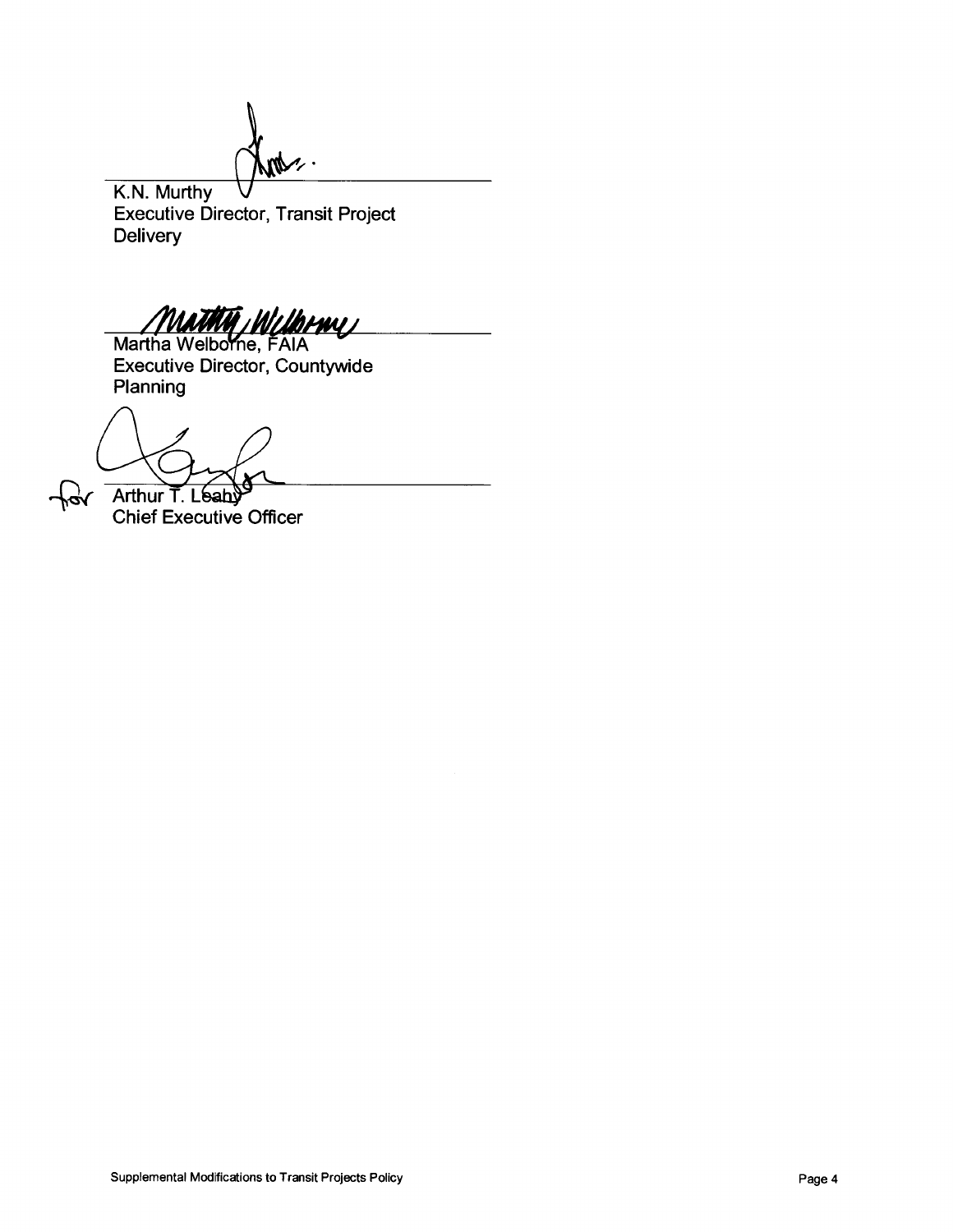# **Supplemental Modifications to Transit Projects Policy**

#### Introduction

The Los Angeles County Metropolitan Transportation Authority (LACMTA) will follow a uniform process and policy for defining and evaluating whether requests by outside entities for Supplemental Modifications to a Transit Project (Project) can be incorporated into the Project's scope of work either as part of the Project itself or as a separate activity that might be implemented concurrently with the Project.

#### Definition of Supplemental Modifications

For the purpose of this Policy, Supplemental Modifications are defined as physical elements or features requested to be added to the Project Scope of Work which are outside of the scope of a transit project, as they were not included in the most recent project description or requirements approved under the Project's most recent environmental review documents and under the Project's Record of Decision (for projects completing federal [National Environmental Policy Act- NEPA] review), but are being requested to be implemented with the Project by a local jurisdiction, agency, or a third party.

Supplemental Modifications typically fall under two general categories - Betterments and project enhancements.

- A Betterment is usually specifically defined in the LACMTA's Master Cooperative or Utility Agreements as an upgrading of a Utility, assets or property of a Third Party, be it a public or private entity, that is not attributable to the approved design or related requirements of the construction of the Project or is made solely for the benefit of and at the election of a Utility owner or third party. Examples of assets that can be classified as generating a betterment would include such assets as utilities, street infrastructure, development sites, and other types of infrastructure elements within a community.
- Project Revisions are defined as potential revisions to a Project's Scope of Work that may or may not have been originally considered during the environmental review process, but were either rejected or were raised after the Project's Notice of Determination or after the issuance of a Project's Record of Decision. Project Enhancements may or may not ultimately be classified as Betterments depending upon what kind of infrastructure is identified in the request for inclusion. Project Enhancements may also include requests for improvements where the primary feature is something other than another element of infrastructure. Project Enhancements might include features which benefit the Transit Project, but are not necessary for its implementation, purpose or usefulness and were not included in the LACMTA Board approved Project Definition or Life-of-Project budget.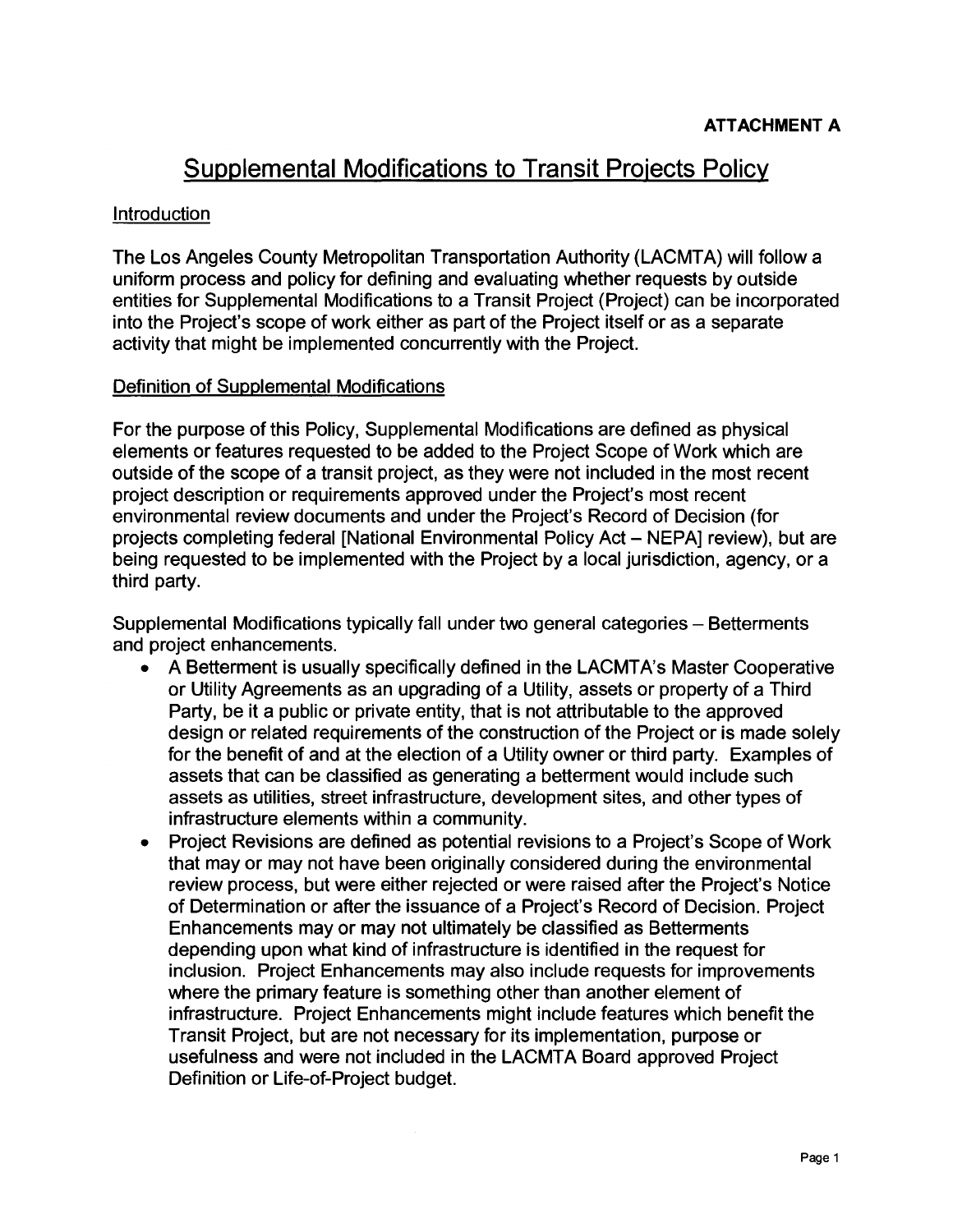LACMTA defines Betterments in Master Cooperative Agreements established with local, regional and state related jurisdictions in which the Project will be constructed or other third parties. For ease of use, many of the principles, processes, and terms that define how Betterments are addressed may be applied to other Project Enhancements as well.

#### Entities Requesting Supplemental Modifications

Requests for Supplemental Modifications may come from a single source or a combination of sources. Examples of groups that have requested Supplemental Modifications include, but are not limited to:

- Private individuals
- Private entities (e.g., developers, businesses, etc.)
- Utilities
- Other Governmental entities
- Elected Officials
- Community Groups
- Other Third Parties

When considering a request for a Supplemental Modification, it is important to note whether or not the Supplemental Modification is an element of another entity's own work program or requirements for mitigation of another entity's work program. In these cases, whether or not implementation has already been approved, such a requested Supplemental Modification should be referred to that entity.

#### Stages of Project Definition and Supplemental Modification Consideration

Projects are defined with increasing level of detail through several stages. While coordination with stakeholders, third parties and other entities is ongoing, specific milestones define discrete points at which the scope of a Project is defined or refined.

| <b>Milestone</b>                         | <b>Level of Scope Definition</b>             |  |
|------------------------------------------|----------------------------------------------|--|
| At the end of Alternatives Analysis      | Definition of Alternatives for Environmental |  |
|                                          | Review (Received by Board)                   |  |
| At the end of Draft Environmental Review | <b>Adopted Locally Preferred Alternative</b> |  |
|                                          | (LPA) and preliminary mitigations            |  |
| At the end of Final Environmental Review | Adopted Project Definition and Mitigation    |  |
| (Environmental Impact                    | Monitoring Plan, Notice of Determination     |  |
| Statement/Environmental Impact Report    | (per CEQA), and Record of Decision (for      |  |
| [EIS/EIR])                               | federally cleared projects)                  |  |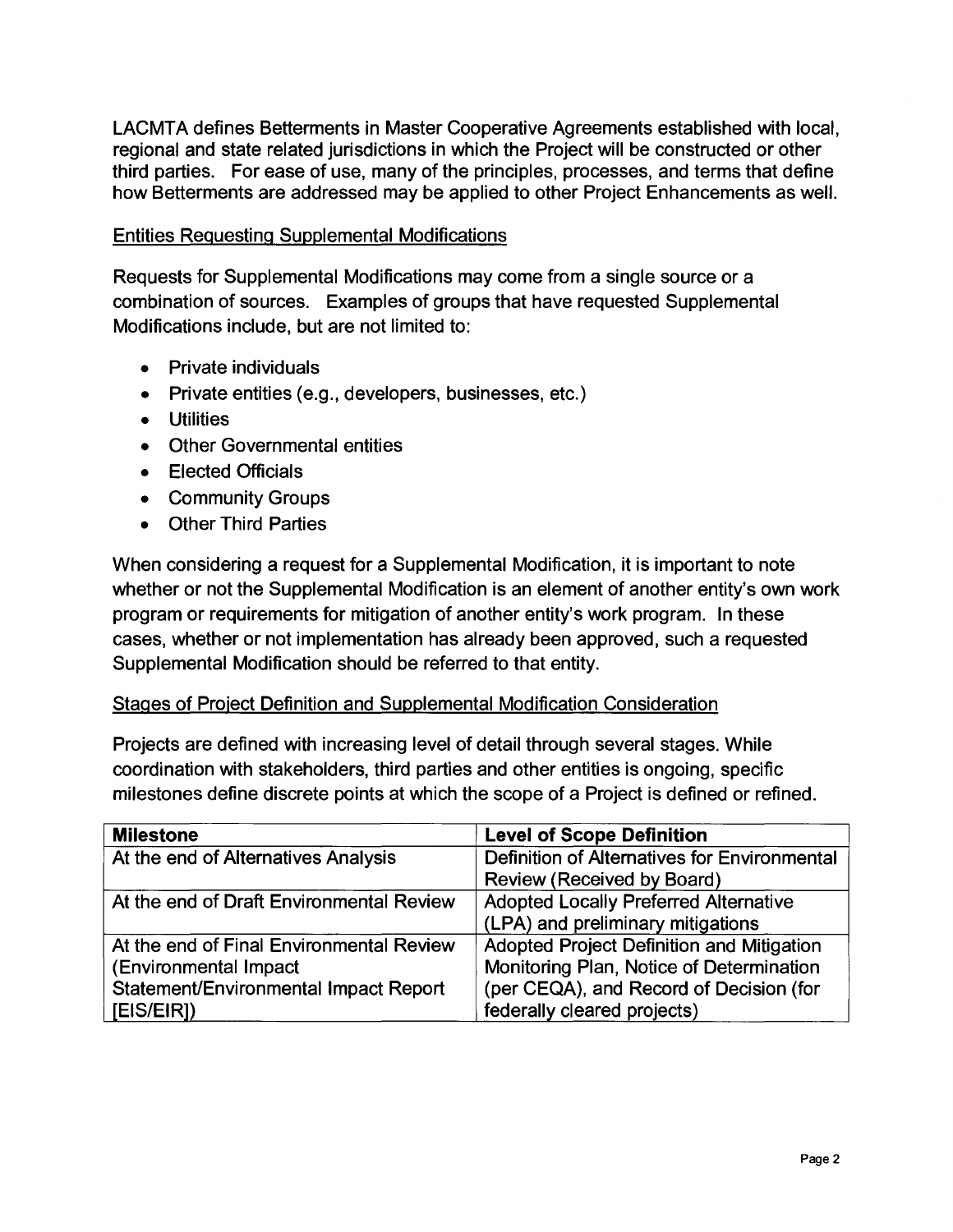| <b>Milestone</b>                       | <b>Level of Scope Definition</b>            |  |
|----------------------------------------|---------------------------------------------|--|
| DESIGN FREEZE - At the end of          | <b>Preliminary Engineering Design</b>       |  |
| Preliminary Engineering/issuance of    | (incorporating design refinements and       |  |
| <b>Procurement Documents</b>           | value engineering) and additional detail on |  |
|                                        | Project Mitigations are finalized for       |  |
|                                        | contract purposes.                          |  |
| <b>Award of Construction Contracts</b> | Detailed Design of the Project and Project  |  |
|                                        | mitigations.                                |  |
|                                        | For Design/Build Contractors, the           |  |
|                                        | Contractor will complete the design and     |  |
|                                        | construction begins.                        |  |

#### Requests for a Supplemental Modification

Any entity which desires to request a Supplemental Modification to a Project Scope of Work shall do so at the earliest possible point in the project development process. However, LACMTA is not obligated, nor does this Policy require it to accept, consider, or implement the requested Supplemental Modification. The timing of the request for a Supplemental Modification with respect to certain Project Milestones affects how it may be evaluated:

- Supplemental Modifications that are requested after the adoption of the Project Definition and of the mitigation measures and certification of the EIR and Record of Decision are more likely to require additional environmental review and have the potential for significant delays associated with them than if they were offered up prior to this milestone.
- Supplemental Modifications which are not incorporated into agreements for implementation by the Design Freeze milestone, and especially after the award of a contract, are expected to have a significantly higher cost, contain greater Project schedule impacts, and could jeopardize funding or loan agreements, and introduce financial risk.
- Supplemental Modifications that are not included in agreements for implementation by the end of the procurement process of a construction contract (including design/build contracts) would have to be considered a contract change, which will likely result in higher Project costs which will require a funding source outside of the project budget and consideration and approval by the LACMTA Board of Directors. Requests which are proposed toward the end of the procurement process may potentially reopen the procurement or may necessitate a contract change.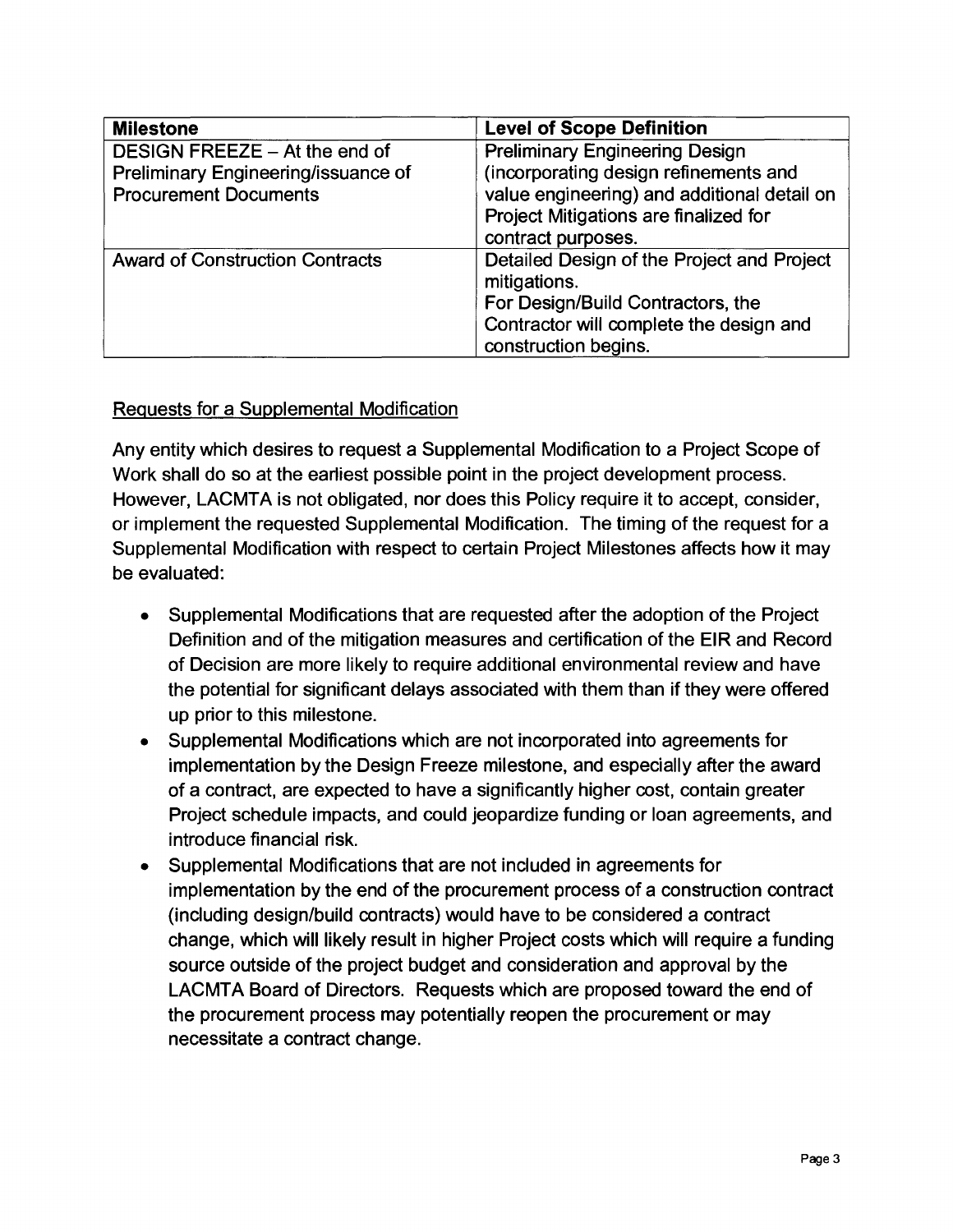LACMTA is under no obligation to accept or implement any Supplemental Modifications. Such modifications may:

- Create a delay in obtaining Project approval by the LACMTA Board of Directors, or any state and/or federal agency responsible for approving and funding the Project;
- Require deferring or delaying approval of a Project's Notice of Determination and/or Record of Decision;
- Require additional environmental review, resulting in cost and schedule impacts;
- Require use of a Project's unallocated contingency and/or changes to the approved Project's Life-of-Project Budget;
- Conflict with the requirements of any grant or loan obtained in support of the Project;
- Require a material redesign of the Project, which would necessarily involve a significant delay in implementation of the Project Contract or the need to initiate or coordinate with an entirely separate procurement effort and contract.

# Evaluation Process

The evaluation process for Supplemental Modifications consists of a methodical review that is undertaken in accordance with the particular point in the process as described in the previous chart and will not require an additional set of rules or criteria. The final determination will be to assess whether a requested Supplemental Modification should be included as part of the Project Work Scope, treated as an element to be handled and addressed separate from the Project, or dropped from further consideration. At each milestone in Project implementation process, LACMTA will consider each requested Supplemental Modification in a three-part evaluation. The three parts of the evaluation ensure that (1) requests for Supplemental Modifications are evaluated according to a consistent and rigorous analysis to determine if they are necessary; (2) elements that are deemed not to be necessary for the scope of the Project are included in the work scope only if commitments (including funding) by the requesting entity are satisfaction to ensure there is no risk to the delivery schedule and the cost of the project; and (3) Board direction is required to authorize any Supplemental Modification in all other circumstances. The three parts of the evaluation are described below: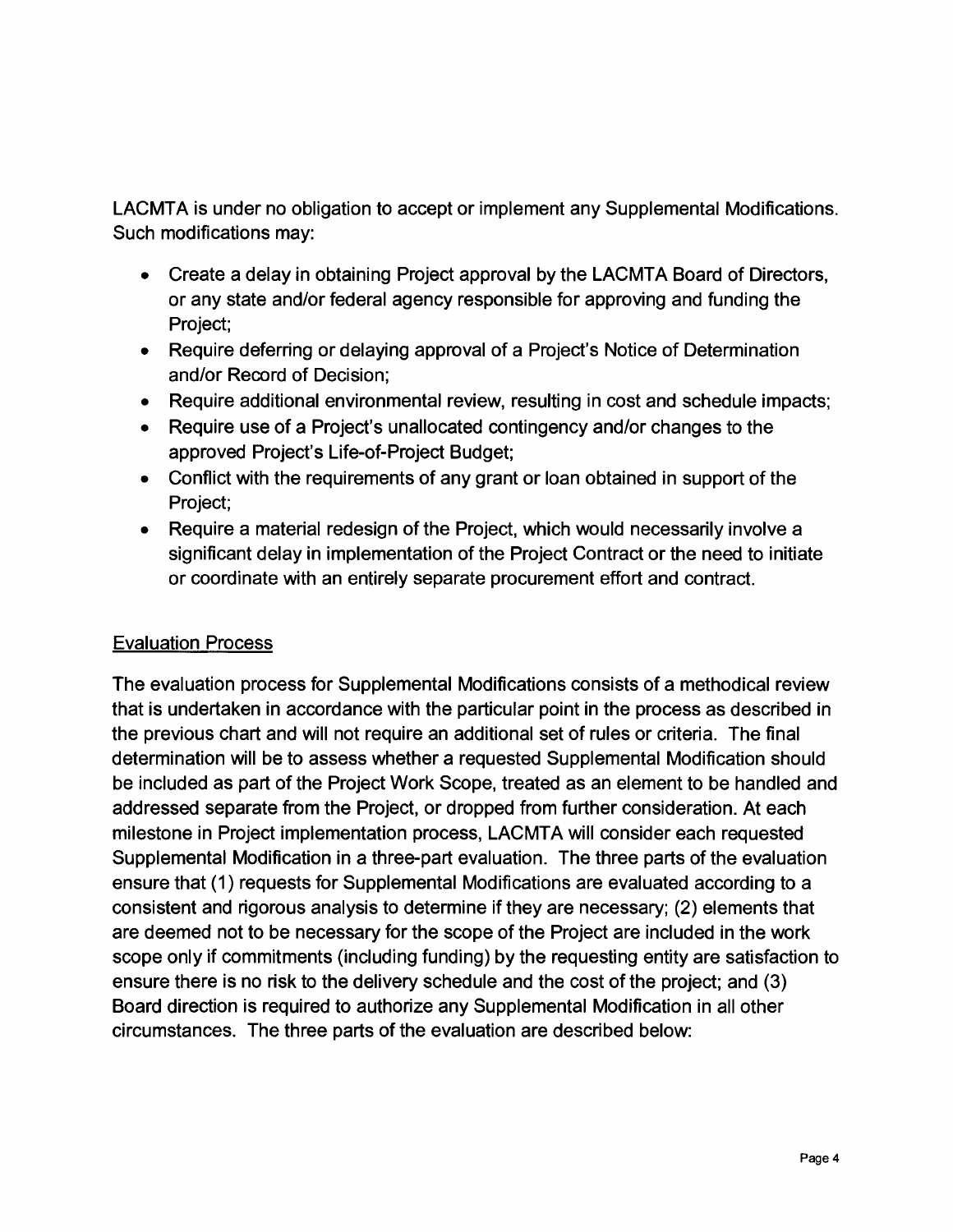# PART 1 - Evaluation of Necessity of Supplemental Modifications

The first step in the evaluation of a Supplemental Modification is a determination of whether a requested modification should be added to the Project Definition. A modification to the Project Definition may occur if it is required by ANY of the criteria described below:

- Physical Necessity: Essential for the basic function or operation of the project
- Capacity: Required to provide the level of capacity (throughput) required for projected demand or projected operation of the system for the horizon year of analysis
- Policy: Required to satisfy LACMTA's existing Policies related to planning and design of transit facilities (e.g., the Grade Crossing Safety Policy) and the operation of service on those facilities
- Environmental Mitigation: Required as a result of the analysis of the environmental impacts which will be resolved through the approval of an appropriate set of environmental mitigations
- Standards: Required by adopted and published standards which are identified and incorporated into the contractually established Design Freeze. Such standards must be adopted and published by the Design Freeze date and must also be determined to apply to LACMTA.

If a Supplemental Modification meets ANY of these requirements and fits within the project budget and is not part of another entity's required work program or mitigation requirements, it may be considered for inclusion as part of the Project Definition. In considering whether or not to include a Supplemental Modification, the impact of the cost of the change to the Project Scope will be analyzed at the appropriate stage of the review process and this analysis may determine whether or not the modification will be included in the Project Budget. The inclusion of the Supplemental Modification depends upon the LACMTA's ability to accommodate the modification within the Project Budget. Should the Project Budget be insufficient to cover the cost of the inclusion of the entire scope of the Supplemental Modification, the entire Project (if a Measure R project) shall be analyzed in accordance with the Unified Cost Management Process and Policy for Measure R Transit Projects. In the analysis per the Unified Cost Management Process and Policy, it is important to highlight that any project features which are contemplated to be removed from the Project Definition (in order to accommodate the requested Supplemental Modification) should also be analyzed using the criteria outlined in Part I.

Depending on the size of the requested Supplemental Modification or of the significance of the impacts of its incorporation into the Project, any findings may be reported to the Board.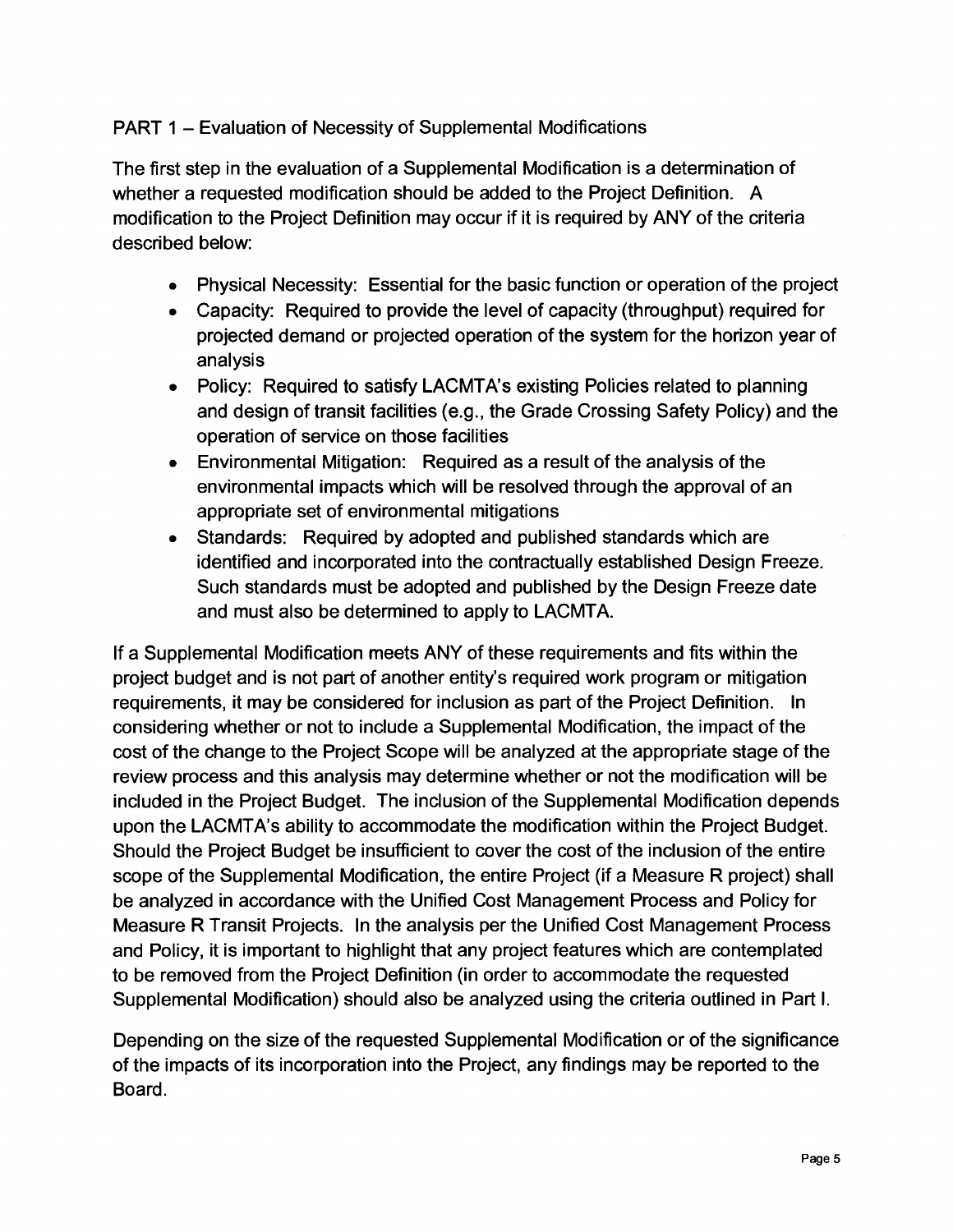# PART 2 - Consideration of Non-Required Supplemental Modifications

For Supplemental Modifications which, upon initial review, are determined not to be included as part of the Project per the Part 1 analysis, then the requested modification will be analyzed in accordance with all of the conditions below, prior to incorporation of into the Project Work Scope:

- Funding The Modification is (1) cost neutral, (2) results in a reduction in the Project cost, or (3) committed funding is identified from sources outside the Project Budget to cover the cost of the full Supplemental Modification and all related Project cost impacts
- Lack of Need for Additional Environmental Review- Upon review of the modification request, it is determined that there is no basis for additional changes or supplements to the environmental review that could jeopardize the implementation of the Project. (Supplemental Modifications that do require additional public disclosure and environmental analysis may create additional schedule risk and may increase the scope of the project and thus the cost.)
- $\bullet$  Lack of Impact to Contract Procurement  $-$  The analysis indicates that implementation of the modification will cause no delays or negative impacts on the procurement process for final design and construction
- Lack of Schedule Impact -The analysis indicates that implementation of the modification will cause no delays or negative impacts on the Contractor's approved schedule and will not extend the Project beyond the projected Revenue Service Date.
- Adopted Agreement An adopted agreement between Metro and the requesting entity defining roles, responsibilities, and funding contributions. In the case of Betterments, Master Cooperative Agreements define how Betterments are negotiated and incorporated.
- $-$  Funding and Program Requirements  $-$  That the cost and associated schedule issues required by inclusion of the Supplemental Modification will not jeopardize the ability of LACMTA to meet any project scope delivery requirements for any funding, grant programs (e.g., New Starts), or loan programs (e.g., TIFIA [Transportation Infrastructure Finance and Innovation Act) loans] that apply to the Project.

If a Supplemental Modification meets ALL of these requirements, it may be recommended for inclusion into the Project Work Scope (either as a modification to the Project Definition or as a parallel work effort to the defined Project.) This would need LACMTA Board approval and the approval of any project implementation and funding partners (e.g., appropriate state and federal agencies involved with environmental review and grant and loan programs).